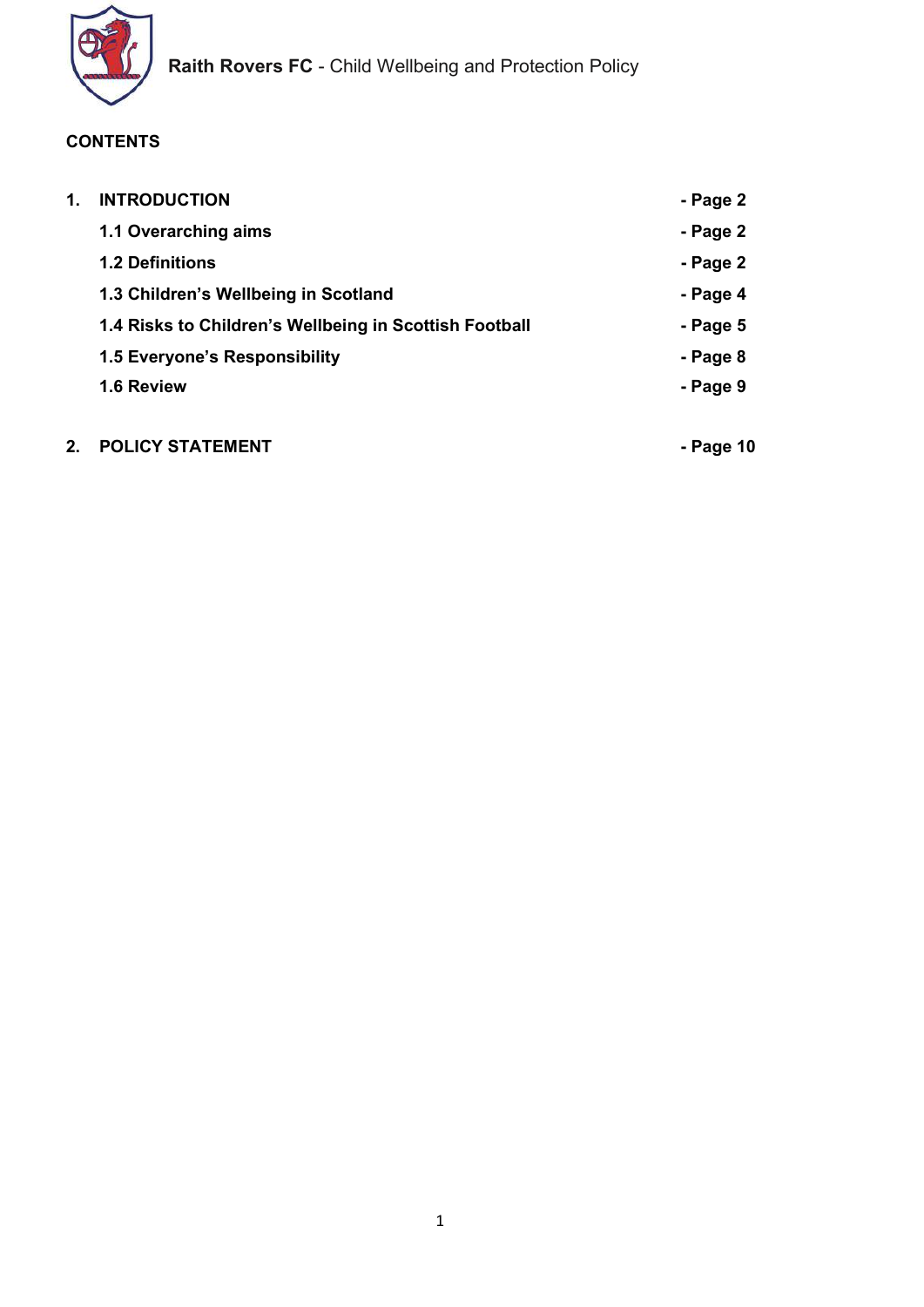

#### 1. INTRODUCTION

The chairman, board, CEO and staff of Raith Rovers F.C. are very aware of the impact football has on our local community and are fully committed to protecting the rights of children and young people who are involved with Raith Rovers FC. We will do all in our power to promote and implement the policies and guidelines within this document to help safeguard the wellbeing of children connected with our club and have robust procedures in place to deal with any breaches. This policy will be used to ensure that that every child and young person while in the care of our Club is in a safe and protected environment. Karen Macartney, CEO, Raith Rovers FC

#### 1.1 Overarching Aim

#### Our Vision

Children flourish because we put their safety, wellbeing, rights and enjoyment at the heart of every level of Scottish football.

#### Our Mission

Children are the priority. We lead with confidence taking responsibility to create a culture of safety and wellbeing. We empower children through active promotion of their rights.

## 1.2 Definitions

#### Definition of the Child Wellbeing and Protection Policy

The Club's Child Wellbeing and Protection Policy includes:

- Introduction Overarching Aim, Definitions, Children's Wellbeing in Scotland, Risks to Children's Wellbeing in Scottish Football, Everyone's Responsibility and Review
- Policy Statement
- Set the Standards Behaviours, Expectations and Requirements
- Procedures Appointment and Selection, Responding to Concerns and Case Review
- All associated Practice Notes

Herein all the documents listed above will be referred to as the 'Child Wellbeing and Protection Policy' or 'this policy'.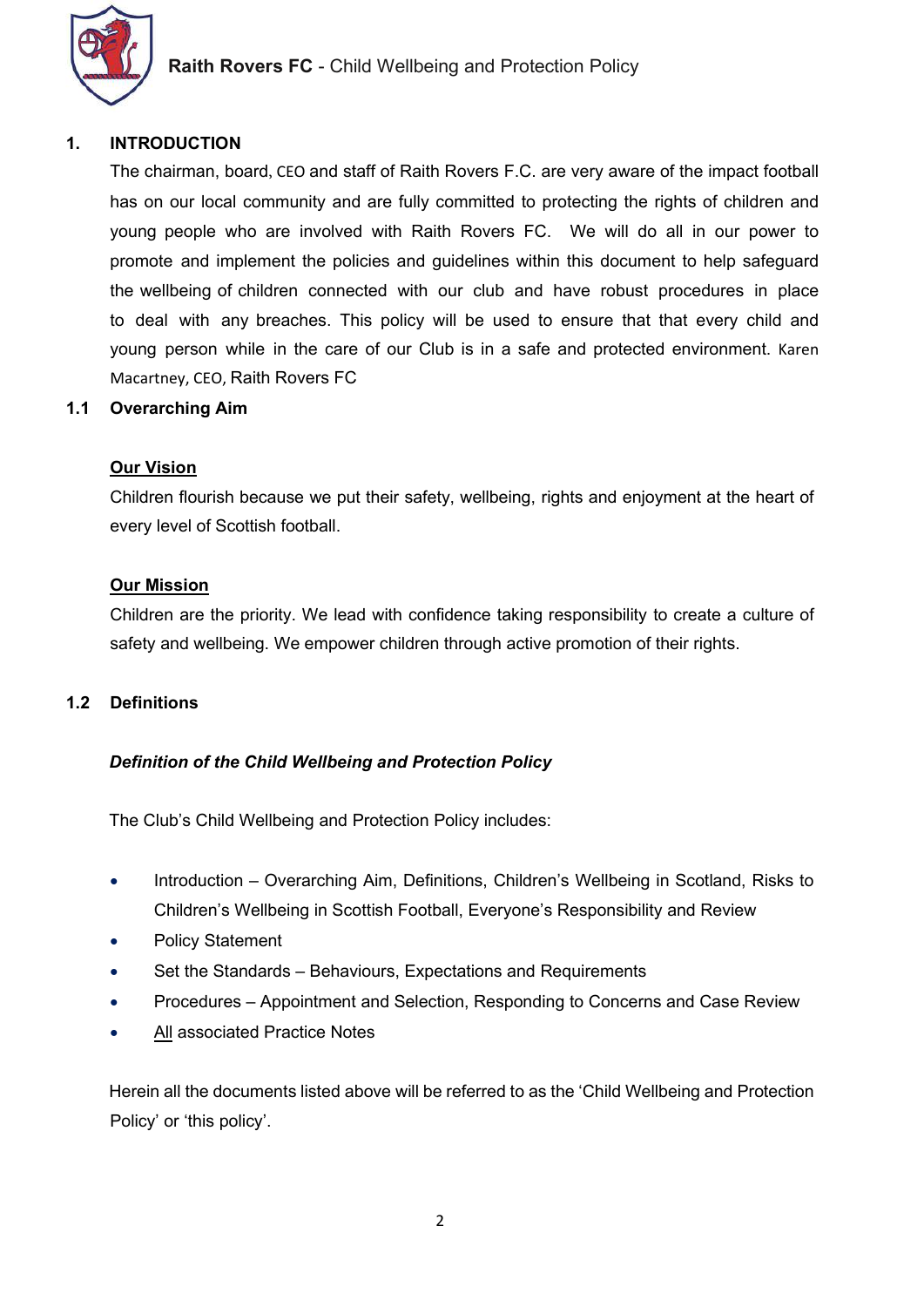

# Definition of Child

Article 1 of the United Nations Convention on the Rights of the Child states that everyone under 18 has the rights set out in the Convention. Within the Children and Young People (Scotland) Act 2014, a child is defined as anyone who has not reached the age of 18.<sup>1</sup>

For the purpose of this policy "children", "child", "young person" and "young people" refer to any persons under the age of 18.

The Child Wellbeing and Protection Policy applies to all children and young people regardless of age, gender, sexual orientation, disability, race, religion, nationality, socio-economic status or family circumstance.

# Definition of Adult

For the purpose of this policy an "adult" is any individual aged 18 and over or any individual under the age of 18 years old but who is in a 'position of trust'.

# Definition of Child Abuse

Child abuse is the act or omission that harms a child or young person.

An individual may abuse a child or young person directly, or may indirectly be responsible for abuse because they fail to prevent another person from harming that child or young person, or their inaction leads to harm or the risk of harm. Abuse can be physical, emotional, sexual or by neglect. Abuse can take place in person or online. Although typically thought of as when an adult is mistreating a child or young person, children and young people can also be perpetrators of abuse against other children or young people.

# Definition of Safeguarding

Safeguarding is taking action to ensure that all children and young people are safe from harm when involved in football. It means proactively doing everything possible to minimise risk and prevent abuse of children and young people.

<sup>1</sup> Children and Young People (Scotland) Act 2014 section 97(1)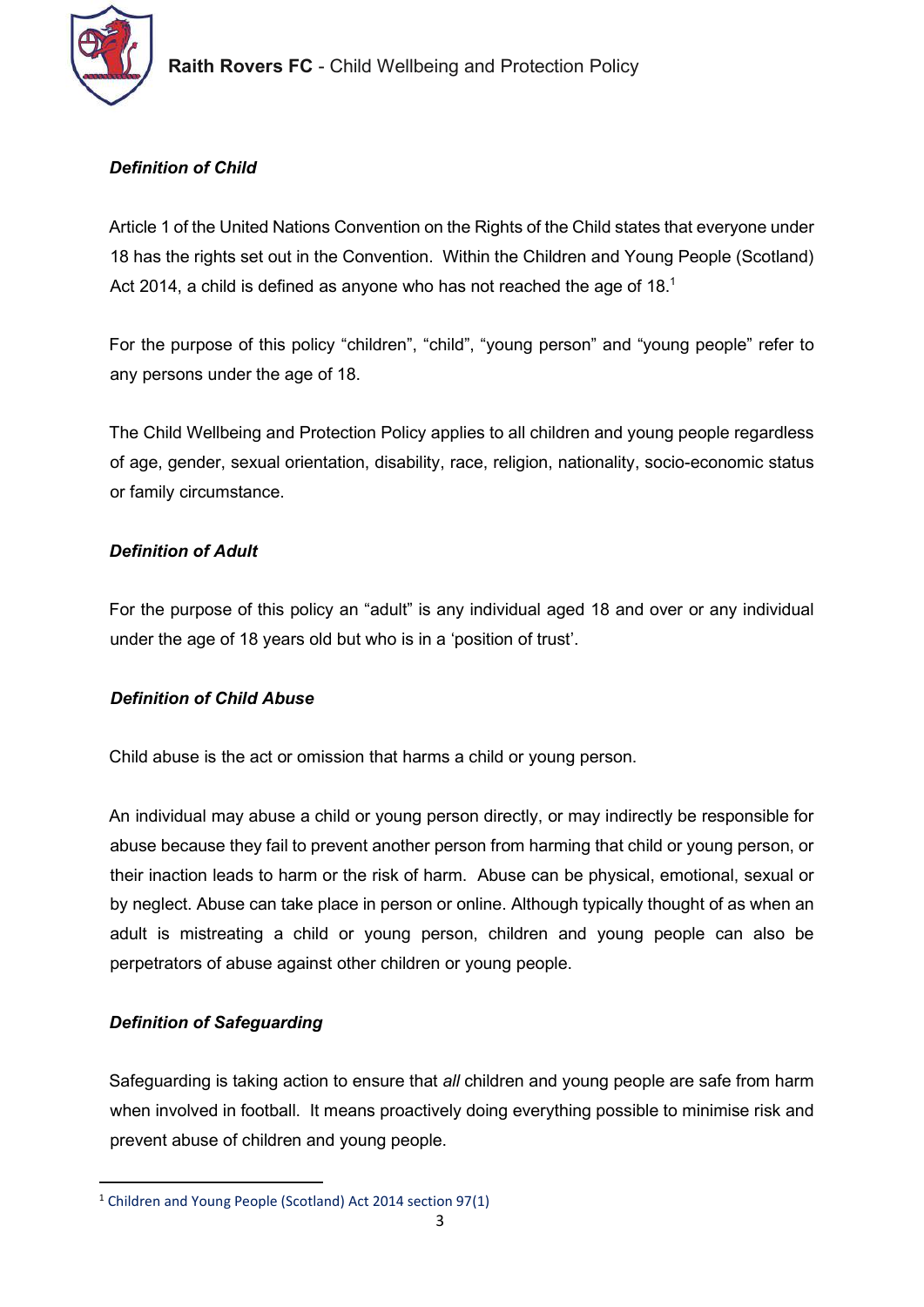

## Definition of Child Protection

Child protection refers to the actions in response to a *specific* concern for a child or young person who is at risk or suffering from abuse. Child protection is an essential part of safeguarding if there is a concern that a child or young person is being abused or their safety is compromised.

# 1.3 Children's Wellbeing in Scotland

# Getting It Right for Every Child

The Scottish Government's Getting It Right for Every Child (GIRFEC) is based on children's rights, and its principles reflect the United Nations Convention on the Rights of the Child (UNCRC). The GIRFEC approach is child focused, based on an understanding of the wellbeing of a child or young person in their current situation, and based on tackling needs early in a collective way. As part of the Children and Young People (Scotland) Act 2014, the concept of wellbeing and the GIRFEC approach is now enshrined in law in Scotland.

The GIRFEC approach supports children and young people so that they can grow up feeling loved, safe and respected, and can realise their full potential. Children and young people should be; Safe, Healthy, Achieving, Nurtured, Active, Respected, Responsible, Included. These are the eight wellbeing factors and are commonly known as SHANARRI Indicators.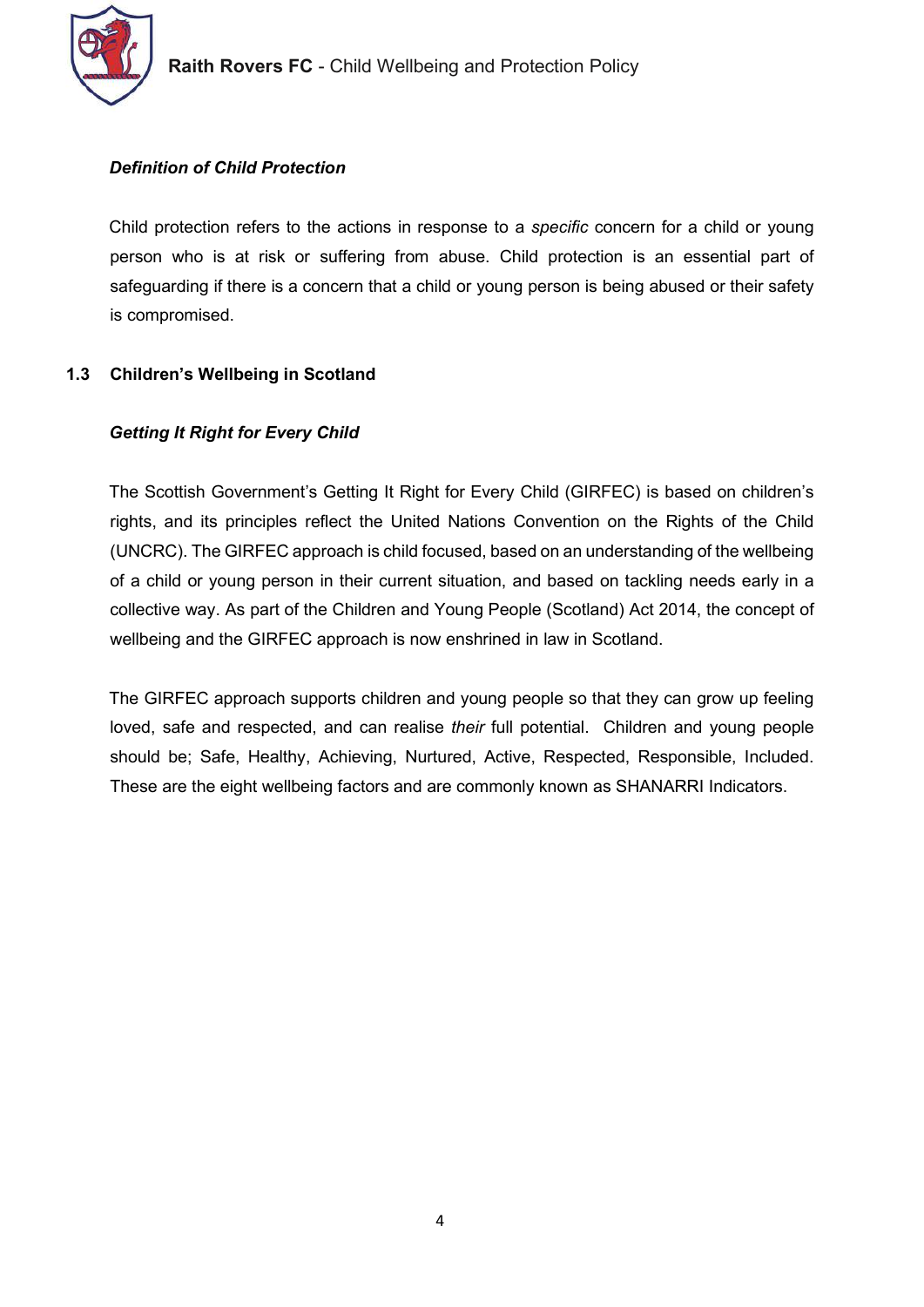

Raith Rovers FC - Child Wellbeing and Protection Policy



A child or young person's wellbeing is influenced, both positively and negatively, by everything around them and the different experiences and needs they have at different times in their lives. There is no set level of wellbeing that a child or young person should achieve, but each child should be helped to reach *their* full potential as an individual. The wellbeing indicators make it easier for everyone to be consistent in how they consider the quality of a child or young person's life at a particular point in time.

By having a universal language and understanding for everyone who works with children and young people, collectively we can contribute to promoting, supporting and safeguarding a child's wellbeing whether they are in an educational, health, community or sport setting. It is essential that in Scottish football the wellbeing indicators are understood and if worried that something is impacting a child or young person's wellbeing, staff and volunteers know how to respond and with whom to share that information.

## Wellbeing Concern

A wellbeing concern is if a child's wellbeing (measured using the 8 SHANARRI indicators) is, or is at risk of being, adversely affected.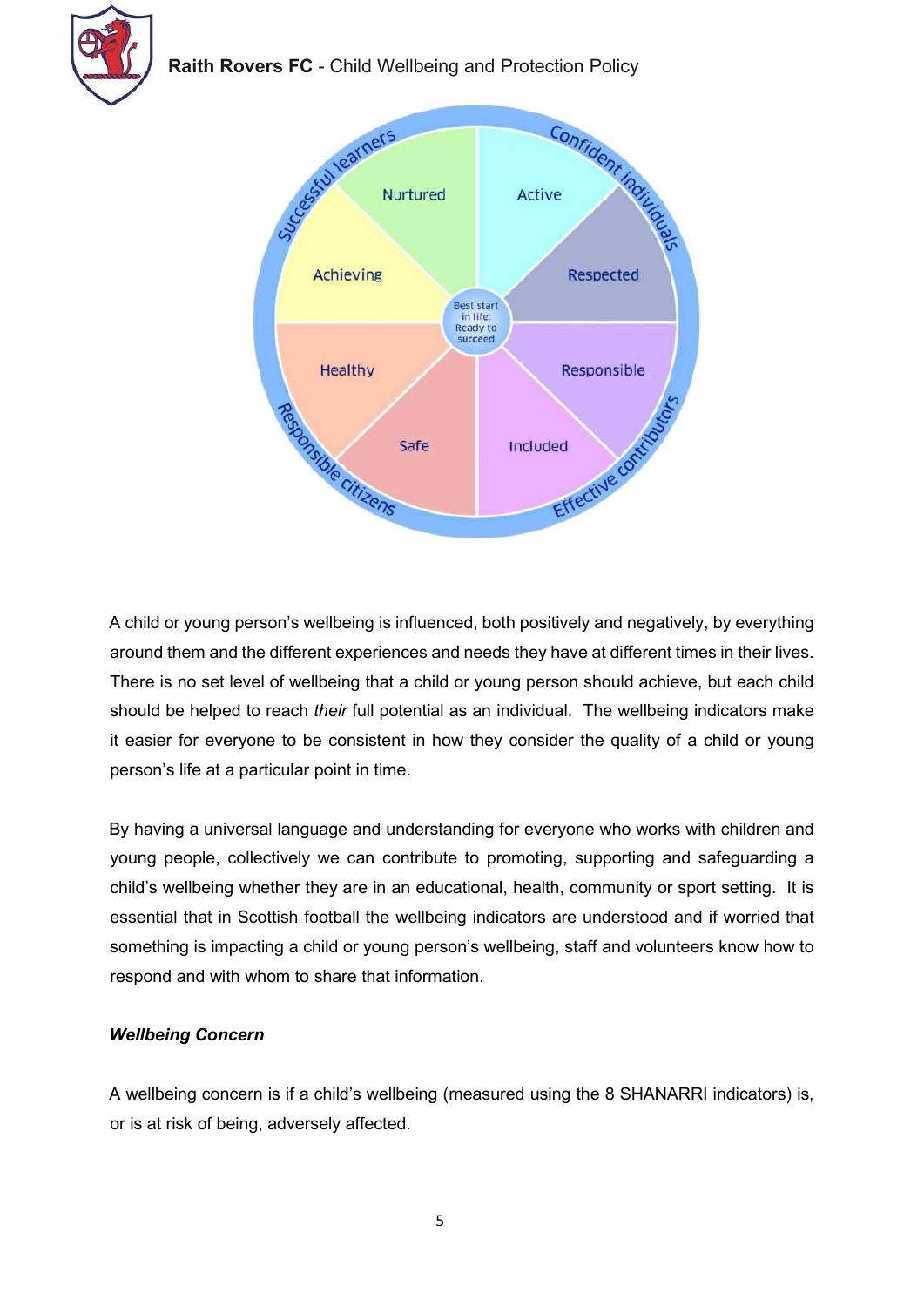

A range of experiences can have a negative impact on children and young people. These can range from harmful or abusive behaviour to a family bereavement or social economic factors, such as poverty. The nature of a wellbeing concern will influence how to support the child or young person.

Behaviour which is abusive or neglectful and is, or is likely to cause harm, will often be referred to as a 'child protection concern'. Regardless of whether a concern is a wellbeing or child protection concern, it must be responded to in line with the Responding to Concerns Procedure.

## 1.4 Risks to Children's Wellbeing in Scottish Football

The protection and wellbeing of all children and young people involved in Scottish football must be a priority for everyone working, volunteering or participating in the game, including spectators. For children and young people involved in football there may be risks associated with their involvement whether it be injury, the despair of their team losing, or exposure to poor practice or abusive behaviour. It is essential that those working or volunteering with children and young people are alert to the associated risks and take steps to prevent, minimise or respond to the risks.

In addition to recognising risks to all children and young people, it is important to understand that some children and young people may be more vulnerable to particular risks associated with taking part in football.

## Increased vulnerability

The Club is committed to ensuring the safety of all children and young people in football across all levels of the game. Children and young people who have additional care needs or who come from a minority ethnic group may face a range of additional challenges. Club staff and volunteers will be encouraged and supported to challenge, and address any behaviour or attitudes which compromise a child or young person's wellbeing, or acts as a deterrent to the participation of some children and young people.

## Children and young people who are deaf and disabled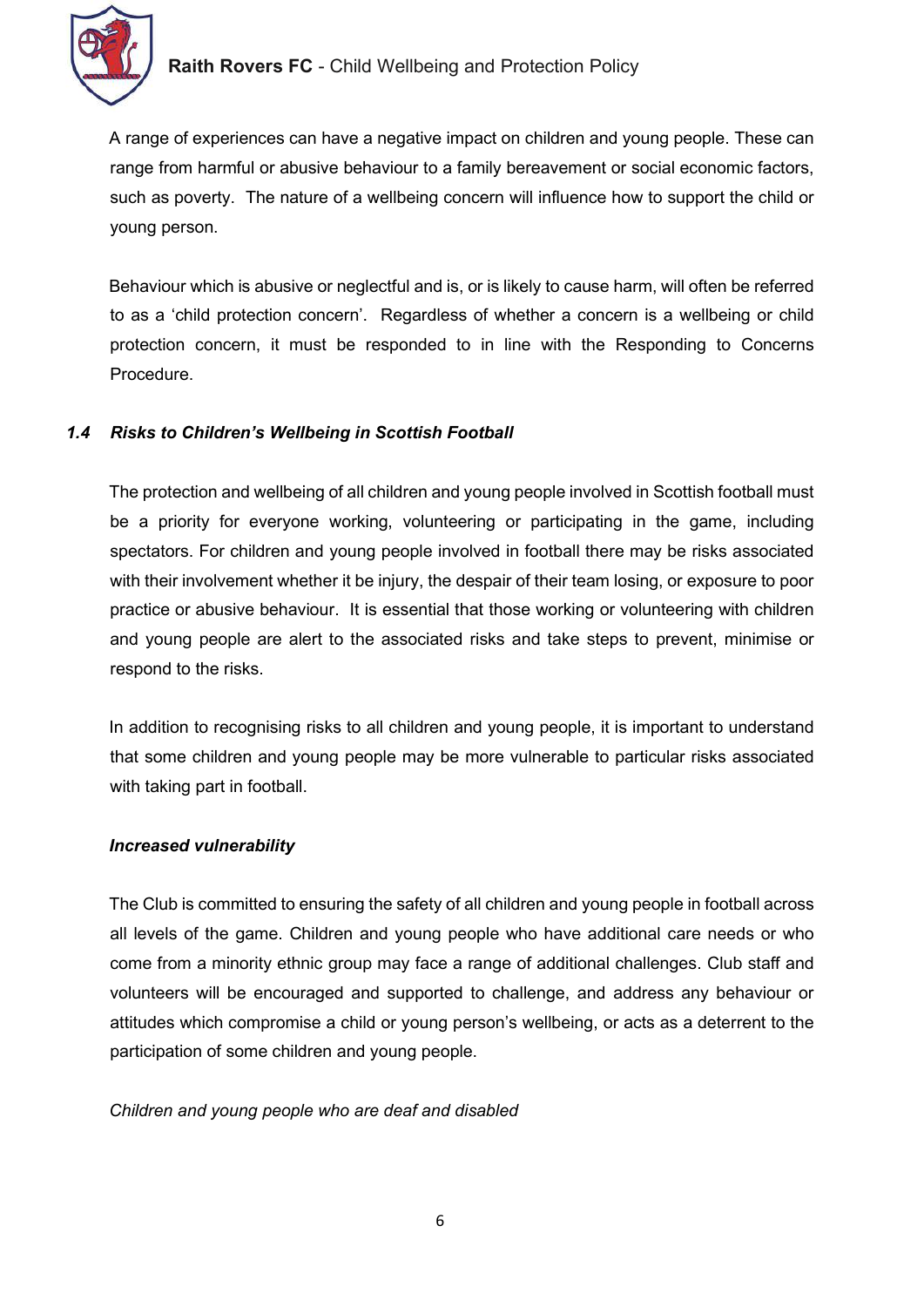

In line with Article 23 of the United Nations Convention on the Rights of the Child (UNCRC), a child with a disability "should enjoy a full and decent life, in conditions which ensure dignity, promote self-reliance and facilitate the child's active participation in the community".

Children and young people who have a disability have the same needs as other children and young people, but may also have additional needs associated with their disability. For example, additional steps may be needed to promote their wellbeing or they may be at an increased risk of abuse due to their vulnerability. Research has shown that children with a mental or physical disability are more likely to be abused than non-disabled children.<sup>2</sup>

Children and young people who are deaf, disabled or have a learning disability can be additionally vulnerable because they may:

- Depend on a number of people for care and handling, some of which can be intimate care
- Depend on the abuser for their involvement in sport
- Fear disclosing abuse
- The signs of abuse can be misinterpreted as a symptom of the disability
- Have a reduced capacity to resist either verbally or physically
- Have significant communication differences this may include very limited verbal communication, the use of sign language or other forms of non-verbal communication
- Lack a wide network of friends who support and protect them
- Lack access to peers to discover what is acceptable behaviour or to understand the inappropriateness of actions
- Not be believed due to negative attitudes towards children and young people with disabilities or possible failure to recognise the impact of abuse on children and young people with disabilities

## Children and young people from black and ethnic communities

The UNCRC sets out the general principle of non-discrimination and that children should be protected from all forms of discrimination. It also states that children have the right to learn and use the language, customs and religion of their family, whether or not these are shared by the

<sup>&</sup>lt;sup>2</sup> Source: Jones, L et al Prevalence and risk of violence against children with disabilities: a systematic review and meta-analysis of observational studies (NSPCC) (2012)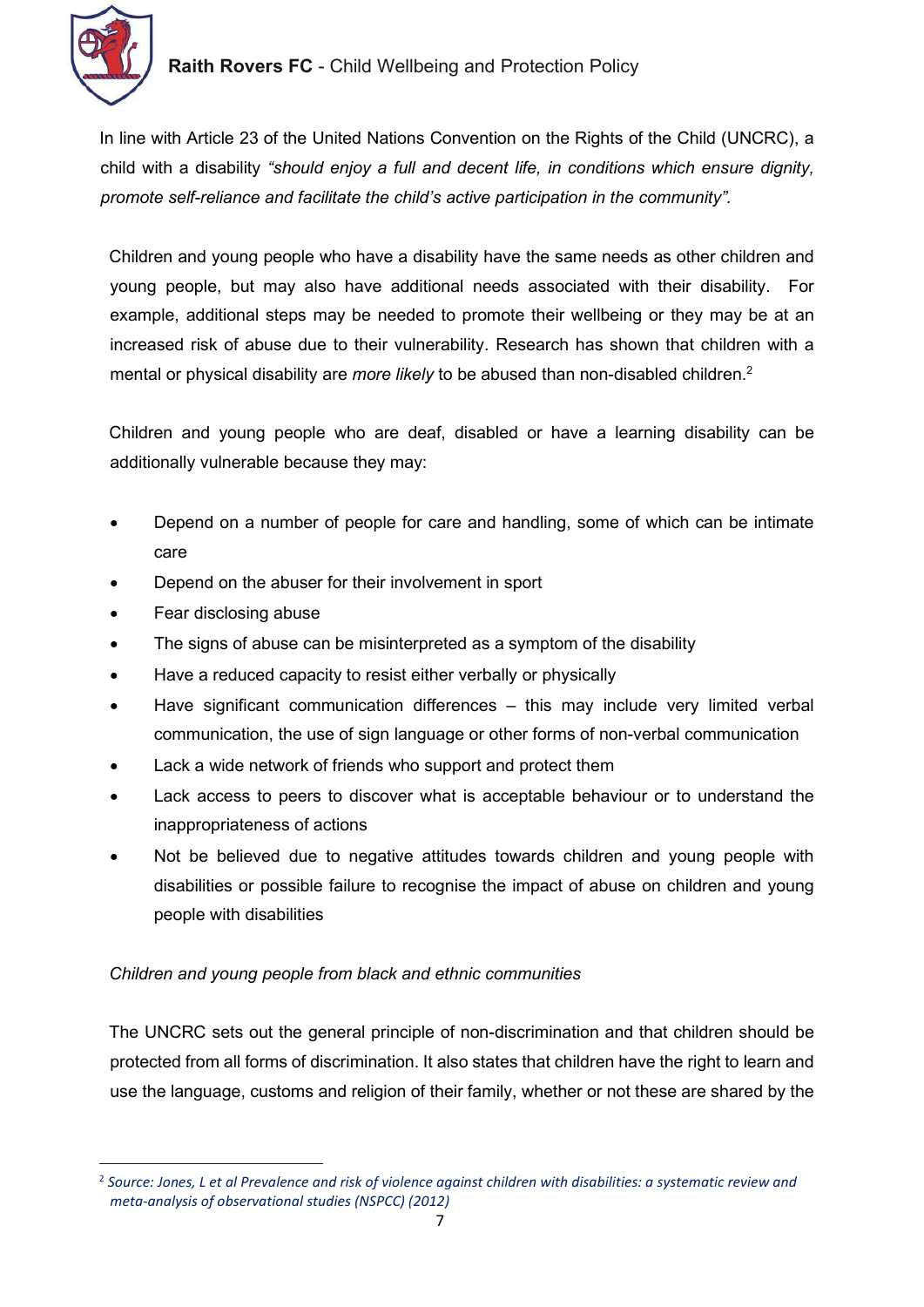

majority of people in the country where they live<sup>3</sup>. Unfortunately within wider society, and football, discriminatory behaviour still exists therefore children and young people from black and ethnic communities are additionally vulnerable because they may:

- Experience racism and racist attitudes
- Experience people in authority ignoring or not responding to racist abuse or comments
- Experience no action being taken by others for fear of upsetting cultural norms
- Be afraid of further abuse if they challenge others
- Want to fit in and not make a fuss
- Be using or learning English as a second language

#### Children in elite football

For many children and young people it is their dream to play football professionally. When they have the talent, skill and dedication to realise this dream they will pursue it. Unfortunately this can lead to a number of increased risks for children and young people involved in football at an elite level. For example, rivalry among their peers, inappropriate or detrimental relationships with their peers, pressure from their family, friends and the wider public, or, in some cases, exploitation by a trusted adult who can, or who they perceive can, help them 'achieve' this dream.

Research by Celia H. Brackenridge in 2010<sup>4</sup> highlighted the following about the risk to children and young people at an elite level:

- The greatest risk of emotional and sexual abuse occurs among the highest ranked athletes
- Poor practice, emotional abuse and bullying are probably more prevalent in sport than sexual abuse
- Athletes perpetrate more sexual harassment on their peers than coaches
- Athlete-athlete bullying is widespread

<sup>&</sup>lt;sup>3</sup> Article 30 of the United Nations Convention on the Rights of the Child

<sup>4</sup> Brackenridge, C.H (2010) 'Myths and evidence – learning from our journey', keynote address to the conference 'How Safe is Your Sport' held at the Excel Sports Centre, Coventry on 25 Feb, hosted by the Coventry Sports Foundation and the NSPCC Child Protection in Sport Unit - http://bura.brunel.ac.uk/handle/2438/4177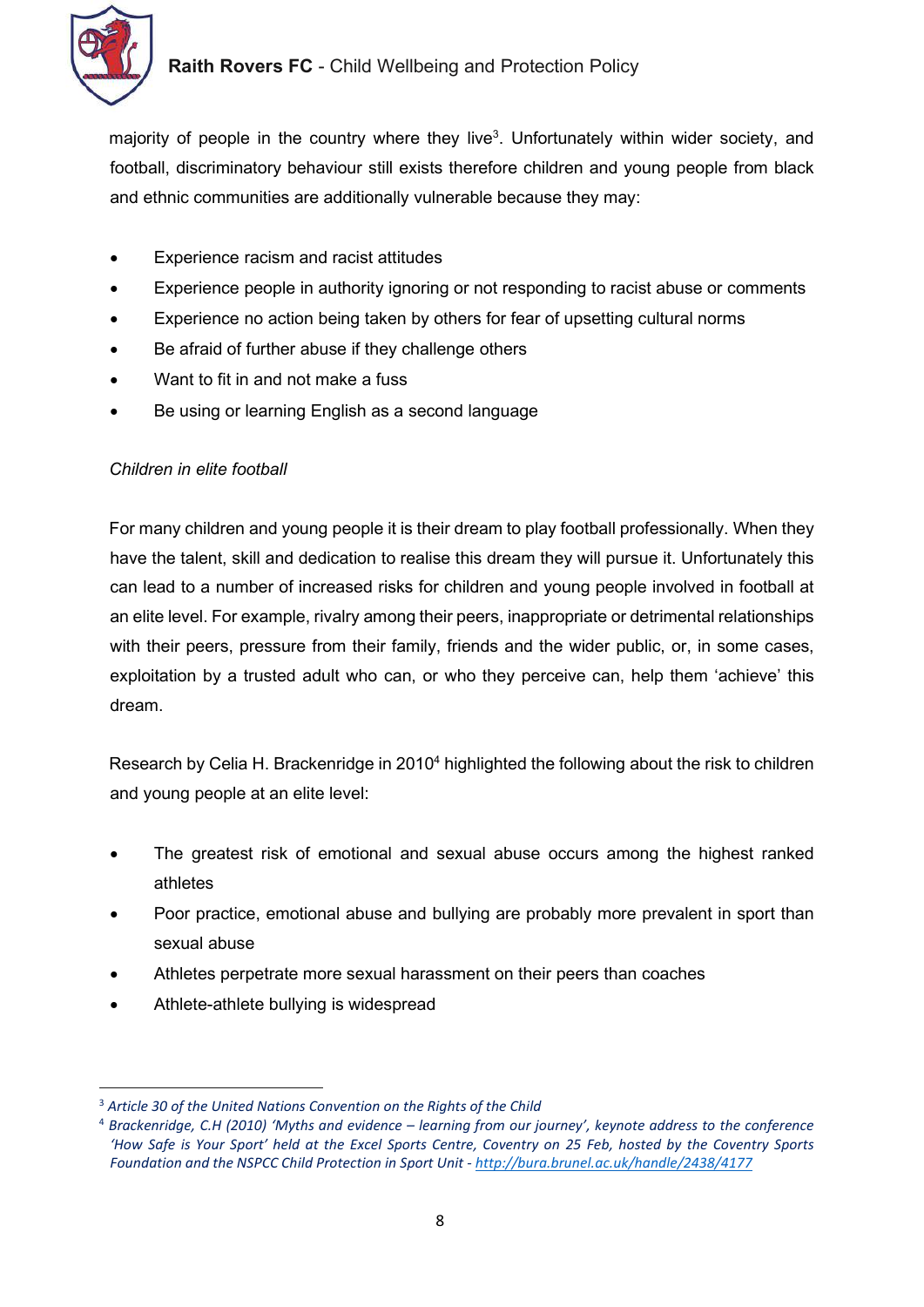

 Coach perpetrators are often very highly qualified and very highly respected which acts as a mask for their poor practice and abuse

#### 1.5 Everyone's Responsibility

The responsibility to safeguard, promote, support and protect a child or young person's wellbeing does not rest on one person. We are all responsible.

Football can contribute in many different ways to a child or young person's positive wellbeing including health benefits of being active, the achievements they can make in gaining new skills and their experiences of being included and respected as part of a team. Supporting and promoting a child or young person's wellbeing at all times includes forming positive relationships, understanding their circumstances and responding appropriately to any concerns about their wellbeing. To ensure we can respond when a child or young person needs help or support, we must firstly understand their rights and the meaning of wellbeing. Secondly, we must recognise and acknowledge the risks that exist for children and young people in football and put in place a range of safeguards that minimise these risks. Leadership is essential to ensure that these safeguards are managed and promoted, and this will be done by staff and volunteers within particular roles at the Club who receive specific training for their level of responsibility. However, everyone must understand the risks associated for children and young people, and the appropriate processes which are in place should a child or young person's wellbeing be at risk or they are in need for protection.

Everyone has the responsibility to recognise the concern, to ensure the child or young person is safe if they are at risk of *immediate* harm, and to report the concern to the Child Wellbeing and Protection Officer. Thereafter the Child Wellbeing and Protection Officer will respond appropriately in line with the Responding to Concerns Procedure.

The Child Wellbeing and Protection Policy combined with relevant training, mentoring and support will give us the confidence and support needed to fulfil our role and responsibility to keep children and young people safe in football. In addition to this, advice can be sought at any point from the Child Wellbeing and Protection Officer.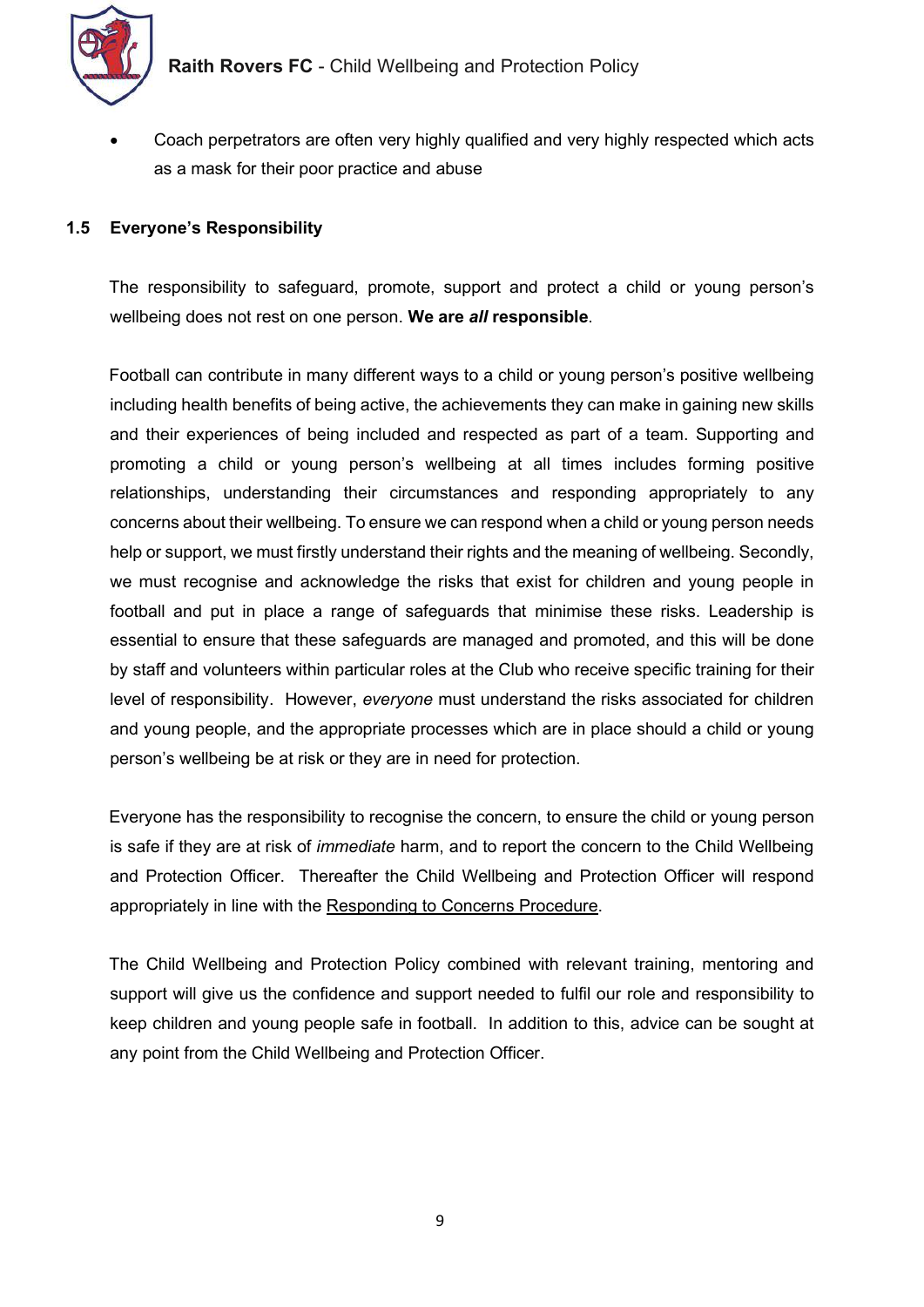

No matter your role or involvement in Scottish football, you have a responsibility to safeguard, promote, support and protect the wellbeing of all children and young people involved in Scottish football.

If you have any concerns about the wellbeing of a child or young person or about the conduct of any adult then you must report the matter to the Child Wellbeing and Protection Officer **Blair Doughty**, on 01592 263514 or email CWPO@raithrovers.net

Full information on how to record and report a concern can be found in the Responding to Concerns Procedure.

## 1.6 Review

The Child Wellbeing and Protection Policy will be regularly reviewed and will include children and young people's participation and feedback on the content and actual experience of implementation as part of the review.

This policy will be reviewed:

- In accordance with changes in legislation and guidance on children's wellbeing, protection or rights
- Following the review of an issue or concern raised about the wellbeing or protection of children within the club, when the case review suggests that this policy should be reviewed
- In all other circumstances, at least every three years.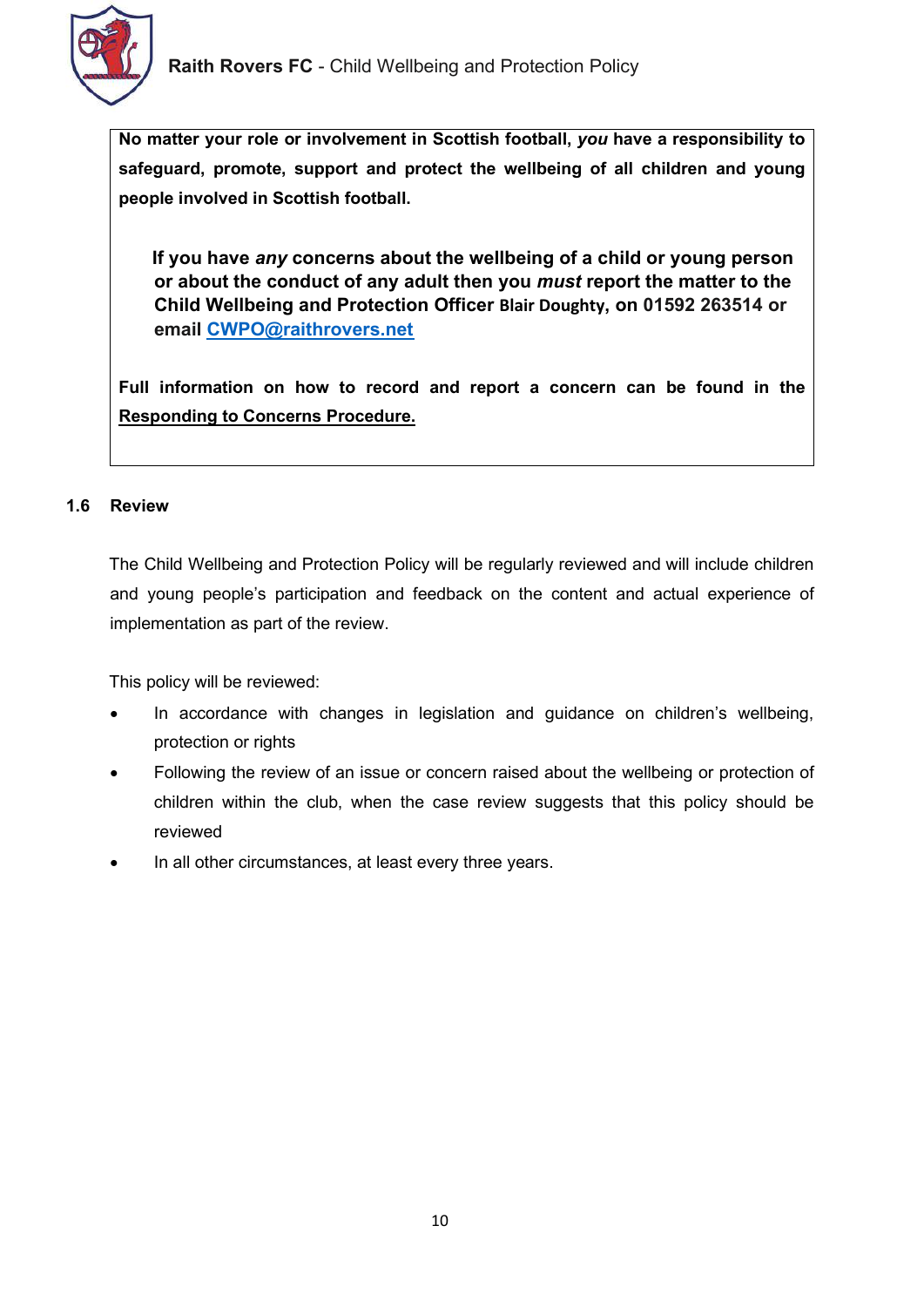

# 2. POLICY STATEMENT

Raith Rovers FC is committed to ensuring that every child who takes part in football, in any capacity, is able to participate in an enjoyable and safe environment, which promotes inclusion and protects them from harm, poor practice, exploitation, bullying or abuse. The Club values a rights-based approach within our sport, and our child wellbeing and protection policy is based on the fundamental rights of children as set out in the United Nations Convention on the Rights of the Child (UNCRC).

## The Child Wellbeing and Protection Policy is based on the following principles:

- 1. We will act in the best interests of children and young people
- 2. The protection and wellbeing of all children in our care is everyone's responsibility
- 3. A child or young person's rights, wishes and feelings should be respected and promoted. For example:
	- A child or young person, whatever their age, culture, disability, gender, language, racial origin, socio-economic status, religious belief and/or sexual identity has the right to protection from all forms of harm, abuse and exploitation
	- We see the child or young person before the player, coach, volunteer, spectator or referee
	- Children and young people have the right to express views on matters that affect them, should they wish to do so, and to have those views taken into account
	- Children and young people have the right to relax, play, and join in a wide range of sporting activities
- 4. The best way to promote the wellbeing, health and development of a child or young person is to work in partnership with each other, the child or young person, their parents/carers and other relevant organisations

All staff and volunteers, when working or volunteering with children and young people involved in Club activities, will be:

## **INCLUSIVE**

Football is for everyone, irrespective of background. We celebrate what makes us unique and embrace our differences. We create a culture where rights are respected and everyone is treated fairly, with dignity and respect